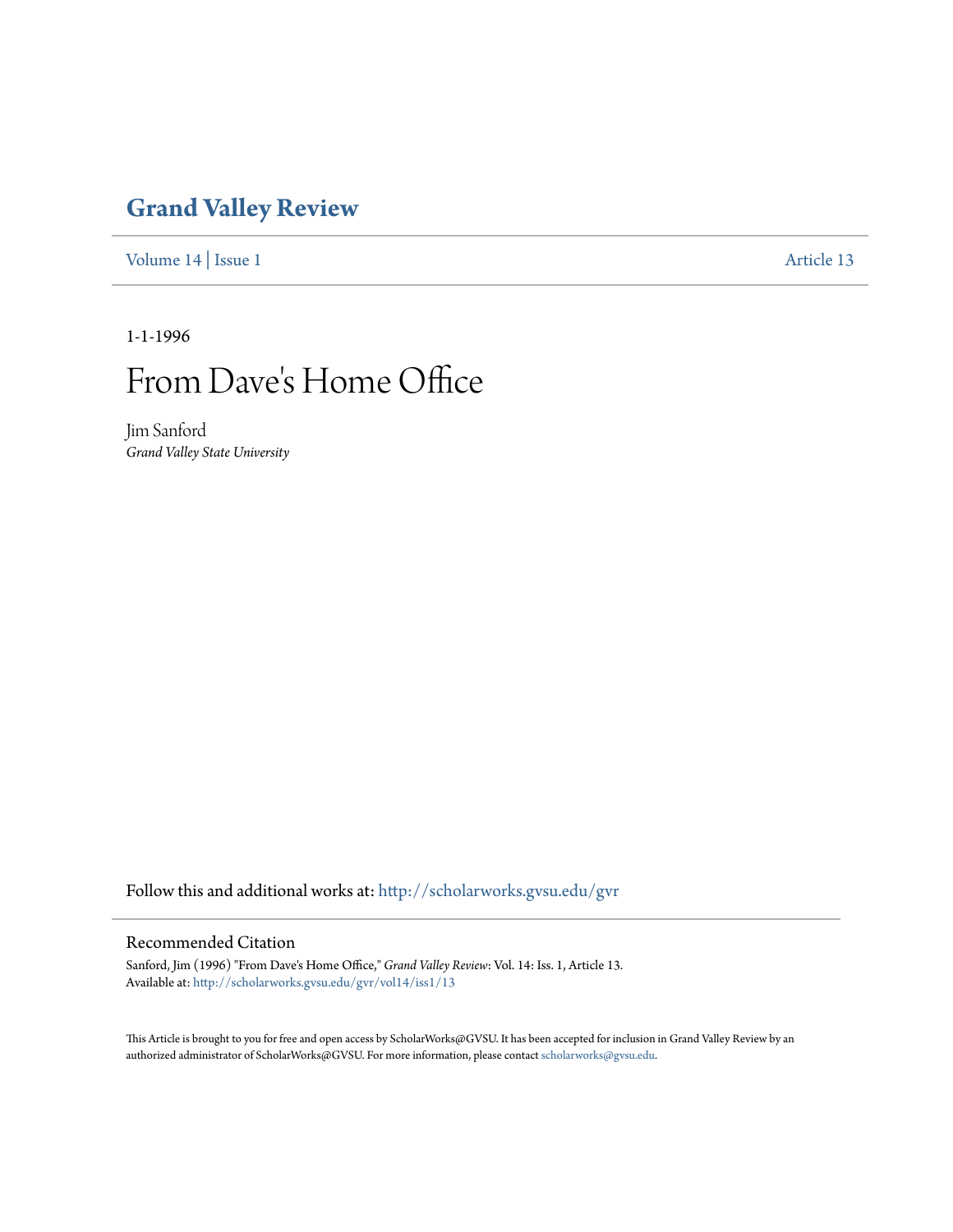### **FROM DAVE'S HOME OFFICE**

#### *Jim Sanford*

We all like to be recognized for our good work, and thus it was an honor to have been selected as one of the two teachers who received the 1991 GVSU "Teacher of the Year" award. In my heart, I realize that I was fortunate, since there are many talented and outstanding teachers at our University who should similarly be recognized.

My overall classroom success probably comes from my genuine love for the classroom experience, especially the interaction with students. There is something about walking into the classroom that makes me feel more alive. Although I have been teaching for over twenty-four years, I have never missed a class because of illness. No matter how bad I am feeling, when I walk into the classroom, I suddenly feel much better. Even if I won ten million dollars in the Lottery, I would want to continue teaching at GVSU.

In the spirit of David Letterman, a fellow Hoosier, I thought I would share a 'Top Ten" list of teaching tips. Most of these tips are obvious, but I think teachers need to reflect, at times, on the basics, because teaching is so important a profession.

10. **Be enthusiastic and knowledgeable about your subject.** If you can't get excited about your course, the students won't either. A good teacher can make any material exciting. For instance, last week I heard Jonathan White, Professor of Criminal Justice, talk on "An Overview of Terrorism" at the University Club Luncheon Series. His forty-five minute talk was outstanding not only because he was knowledgeable about his subject, but because he was so enthusiastic. The audience was spellbound. Teachers need to present their material with fervor, and, if they can't get truly excited about the material, at least they ought to act as if they are excited.

9. **Be organized.** Although I have been teaching for many years, I still spend many hours preparing for each class. I believe that there are no shortcuts for teaching success. At the beginning of the semester, I give my students a general outline of my lecture notes. Then I embellish these notes with current news articles, stories, humorous anecdotes, and questions I plan to ask. I update my class notes each semester but retain anything that seemed to work particularly well in a former class. Thank goodness for computers! It is also important to use multi-media and other technology tools in an effective way, and doing that means many hours of preparation.

8. **Make your grading system clear.** Students want to feel that their grade fairly reflects their accomplishments and is not the result of the professor's whim. If teachers do not have a grading system that students believe is fair, they will get poor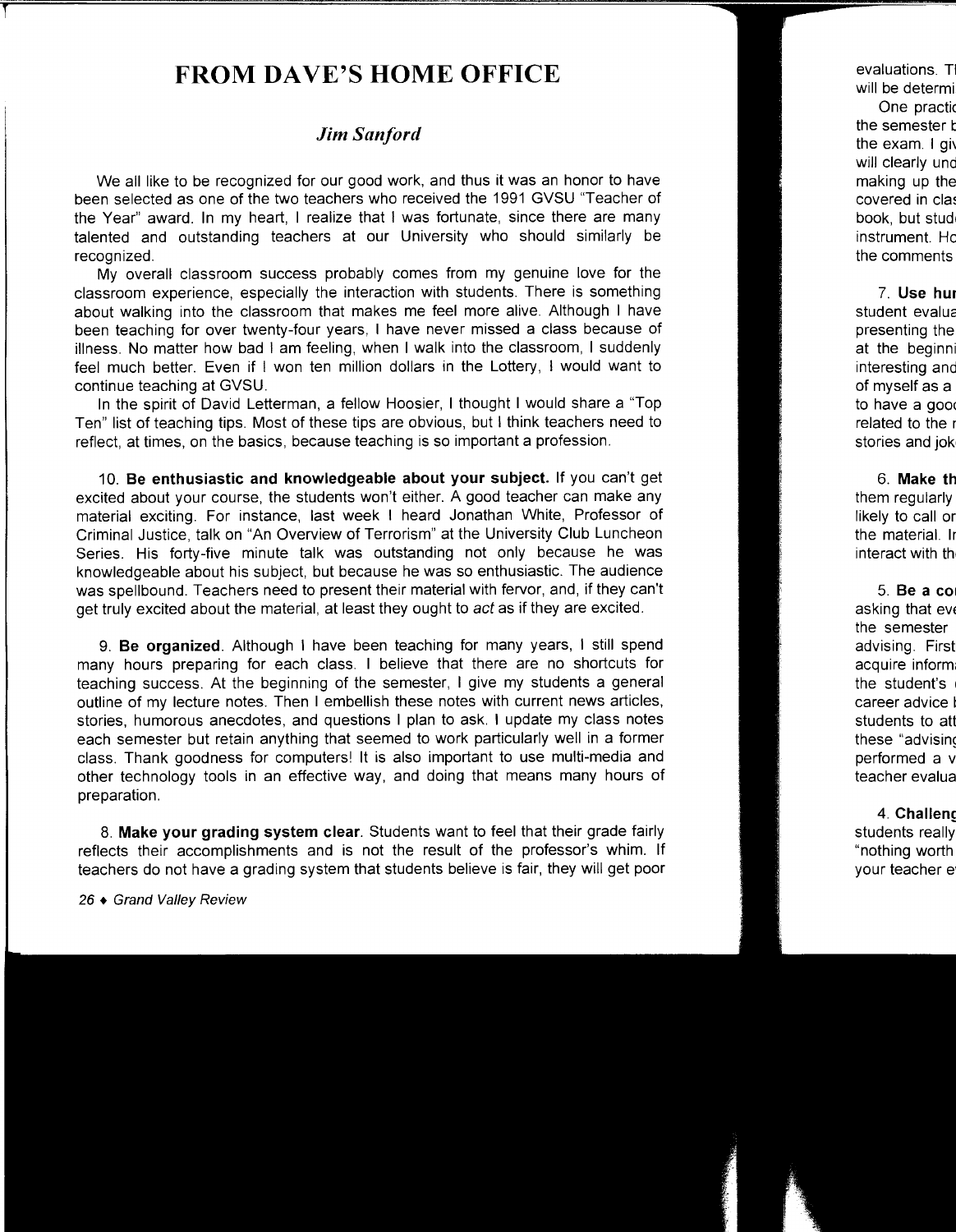evaluations. Thus, on the first day of class, I tell students exactly how class grades will be determined, and I don't change the rules later.

One practice that works especially well for me is to prepare all my tests before the semester begins, so that I can be sure of covering in class the material that is on the exam. I give students a review sheet of key points covered in class so that they will clearly understand the material that will be on the exam. I hear about professors making up their exams the day before the test and including material that was not covered in class. In their defense, these professors explain that the material is in the book, but students complain and take out their frustrations on the teacher-evaluation instrument. How do you know if your grading system needs improvement? Look at the comments on your teacher evaluations.

7. **Use humor with a point and be entertaining.** I am always pleased when student evaluation comments describe my class as "fun" or mention my humor in presenting the material. For instance, one comment read, "I was dreading this class at the beginning of the semester, but Professor Sanford made it fun and very interesting and it became my favorite class I took this semester." While I don't think of myself as a overtly droll individual, I use subtle humor in class. I want my students to have a good time. Thus, I look for humorous or entertaining material that can be related to the material I cover. By being organized (point 9), you can save your best stories and jokes and eliminate the ones that didn't work.

6. **Make the class interactive.** Know the names of your students and call on them regularly if class size permits. Students pay more attention if they know you are likely to call on them, and you learn quickly whether or not the students understand the material. In addition to in-class interaction, use technology to allow the class to interact with the global community.

5. **Be a counselor as well as a teacher.** One practice that I recently started is asking that every student in my class schedule a twenty-minute appointment during the semester to discuss "advising" issues. There are several benefits to student advising. First, students appreciate the added individual attention. Second, you acquire information you would never get in class, especially some understanding of the student's classroom performance. Third, you can actually help students with career advice by steering them in the right direction. For instance, encouraging some students to attend graduate school will start them thinking about it. If you conduct these "advising" sessions with sincerity and good intentions, not only will you have performed a valuable service, but students will remember it when completing the teacher evaluation instrument.

4. **Challenge your class to work hard.** Regardless of student complaints, I think students really want to be challenged and work hard. Inherently, students know that "nothing worth having comes easy." Are you getting comments like the following on your teacher evaluation forms? "I really enjoyed the class even though it was a lot of